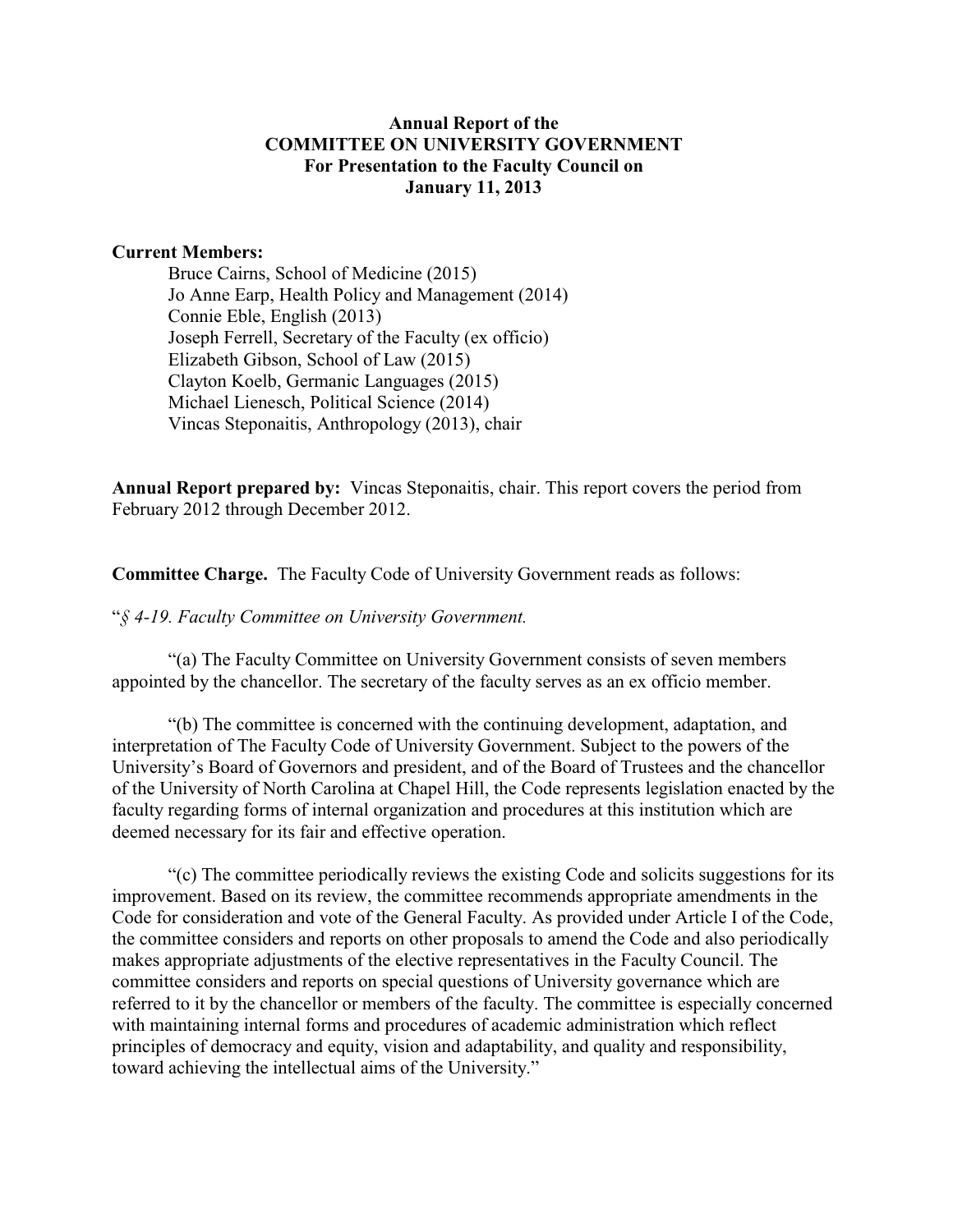## **Report of Activities.**

*Resolutions Presented and Adopted.* On March 16, 2012, the committee presented to Faculty Council two resolutions:

- \* On Amending the Faculty Code of University Government to Update the Charge of the Administrative Board of the Library (Resolution 2012-2), and
- \* Amending the Faculty Code of University Government to Provide for the Removal of Committee Members Who Are Repeatedly Absent Without Cause (Resolution 2012-3).

Both resolutions passed on the first reading, and were adopted by Faculty Council without dissent at its subsequent meeting on April 13, 2012.

*Ongoing.* Over the past year the Committee continued the discussions that had begun in 2012 on updating the Code to better reflect the current functions of the divisions and divisional officers in the College of Arts and Sciences. These discussions culminated in Resolution 2013-2, which is further described in Appendix 1.

The committee also noted that the Faculty Code is ambiguous on whether to allow someone who was appointed to fill an interim vacancy on an elective committee to serve two full terms in addition to the partial one. An amendment that clarifies this provision is presented in Resolution 2013-3 and briefly explained in Appendix 2.

#### **New Business.**

*Resolutions Presented.* The committee presents today the following resolutions:

**Resolution 2013-2. On Amending the Faculty Code of University Government to Change the Functions of Divisions and Divisional Officers in the College of Arts and Sciences, and to Update the Composition of the Divisions.**

## **Resolution 2013-3. On Amending the Faculty Code of University Government to Clarify Term Limits for Elective Committees.**

The rationale for each of these resolutions is provided in the appendices that follow.

Respectfully submitted, Committee on University Government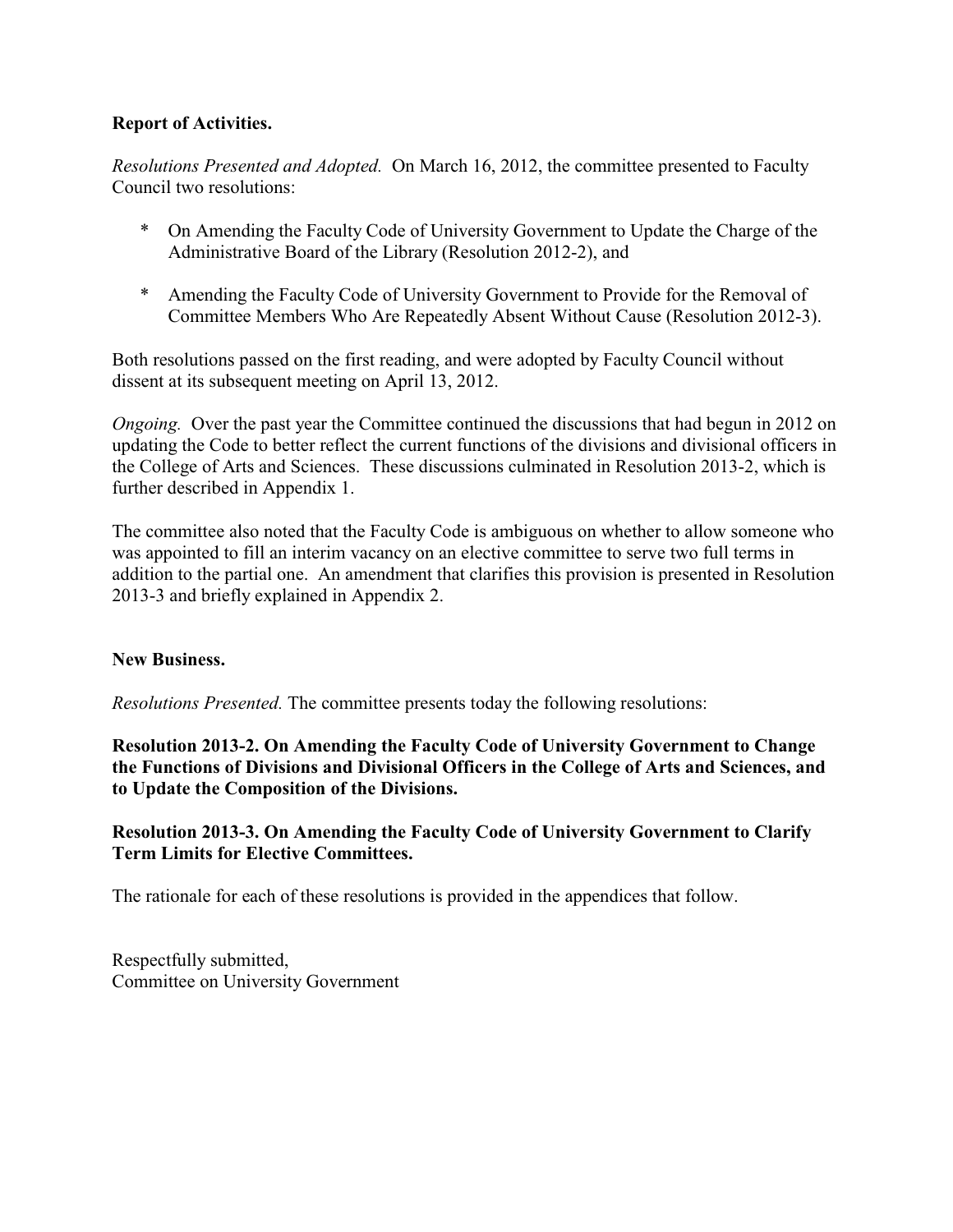## **Appendix 1 Report of the Committee on University Government on Resolution 2013-2.**

The College of Arts and Sciences has long classified its faculty into four divisions: (1) Fine Arts, (2) Humanities, (3) Natural Sciences and Mathematics, and (4) Social Sciences. Once upon a time, the faculty in each of these divisions met separately to set policy and approve curricular changes. Each division had an elected chair who presided over these meetings, and, as a secondary duty, served ex-officio on the Arts and Sciences Advisory Committee (ASAC) which advised the dean in personnel matters. Each division also had an elected vice-chair, who took primary responsibility for curricular matters within the division. The procedures of divisional governance have long been spelled out in Article 8 of the Code, and are further elaborated in four sets of divisional bylaws, one for each division, that are chartered by Article 8.

For better or worse, the divisional faculties have not met in more than two decades, and we see no indication that such meetings are likely to happen on a regular basis in the future. Divisional chairs and vice-chairs are still elected, but *de facto* their duties have changed. Currently, the only function of the divisional chairs is to serve on ASAC, and the vice-chairs discharge their duties by serving on a College-wide curriculum committee. The processes of divisional governance described in Article 8 no longer exist in the same form. Hence, our goal in presenting this resolution is to bring the Code in line with current practice.

If passed, the resolution would amend Article 8 in the following ways:

- \* The list of units comprising each division is updated to reflect the departments and curricula in the College as of July 1, 2013, and a mechanism is provided for the Committee on University Government to continue updating the list, as units and unit names change in the future, without having to bring such matters to Faculty Council for a vote (see the new  $§ 8-1[b]$ ).
- \* The office of "divisional chair" is abolished. Instead, divisional representatives are elected directly to serve on ASAC.
- \* Divisional faculties are no longer required to have bylaws or to meet regularly. Divisions may still call special meetings, if necessary, at which the division's ASAC representative serves as presiding officer.
- \* The dean of Arts and Sciences is required to insure that each divisional faculty is represented on standing committees that deal with curricular matters, a practice which is normally followed in the College anyway and obviates the need for divisional vice-chairs.

Note that Section 2 of the resolution suspends the current divisional bylaws, which spell out the processes of governance in each division (including the election of chairs and vice-chairs). Most of these processes have not operated for more than 20 years, and those that still operate are brought into the Code by the amendments described above. Thus, if the Code amendments are enacted, then the current divisional bylaws become moot, and Section 2 simply clarifies that these bylaws are no longer in effect.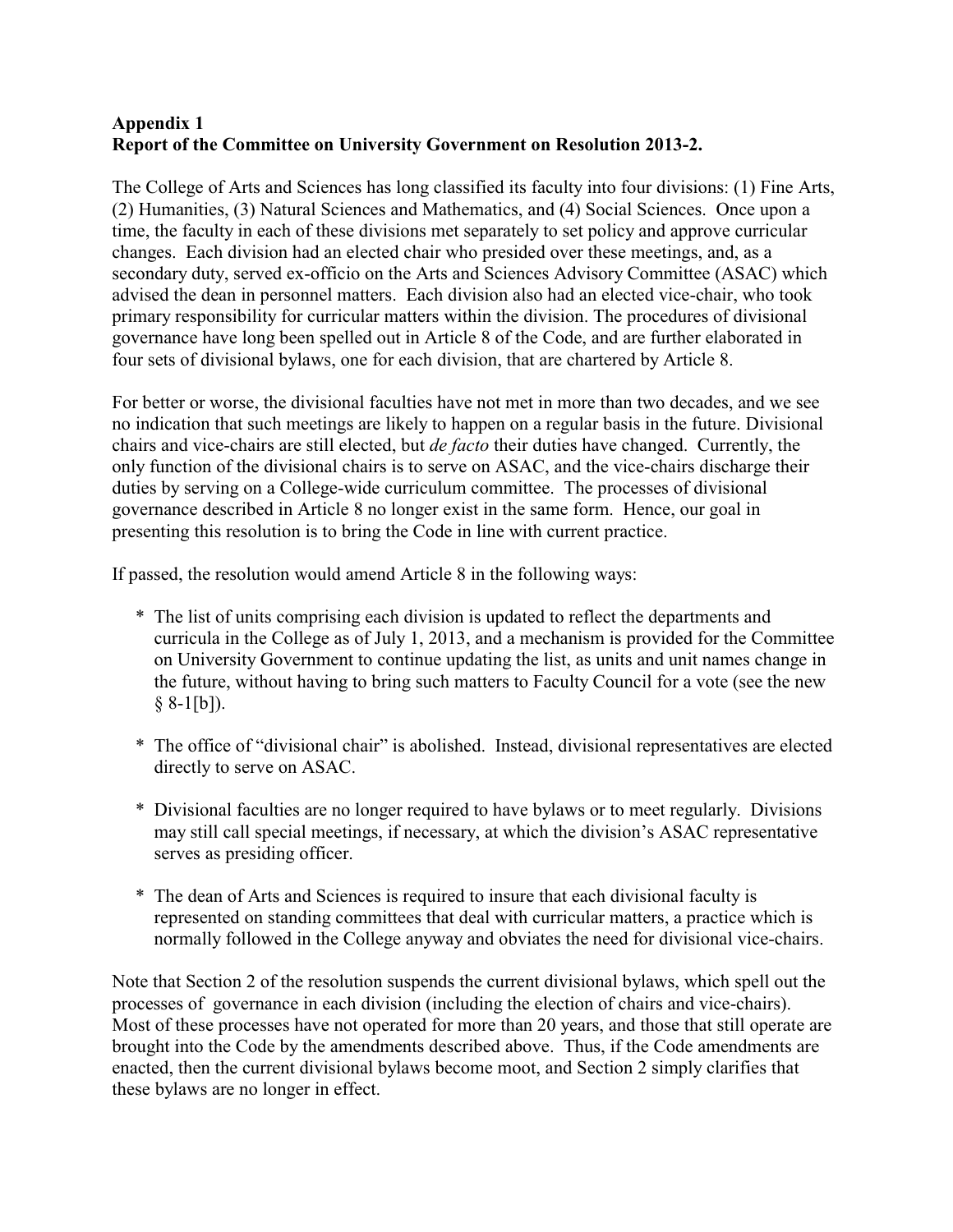In the process of formulating this resolution, the Committee on University Government consulted with many individuals, including the Dean of Arts and Sciences, the Senior Associate Dean for Undergraduate Education, the Associate Dean for Undergraduate Curricula, the Administrative Boards of the College and General College, the College's Council of Chairs, all of the current divisional chairs, and most of the current vice-chairs. The proposed language represents a consensus of all the opinions we gathered.

The Committee on University Government therefore strongly recommends that Faculty Council adopt Resolution 2013-2.

## **Appendix 2 Report of the Committee on University Government on Resolution 2013-3.**

The Committee on University Government recently noticed an ambiguity in the Faculty Code of University Government: Section 4-1(a), which stipulates a two-term limit for elected committee members, is silent on the question of whether a partial term counts against this limit. Such partial terms often happen when someone steps in to fill a partially completed term that an incumbent cannot finish.

The proposed amendment resolves this ambiguity by stating that partial terms of less than two years do not count against the limit. A normal term for an elected committee member is three years.

The Committee on University Government also strongly endorses Resolution 2013-3 and recommends that Faculty Council adopt it.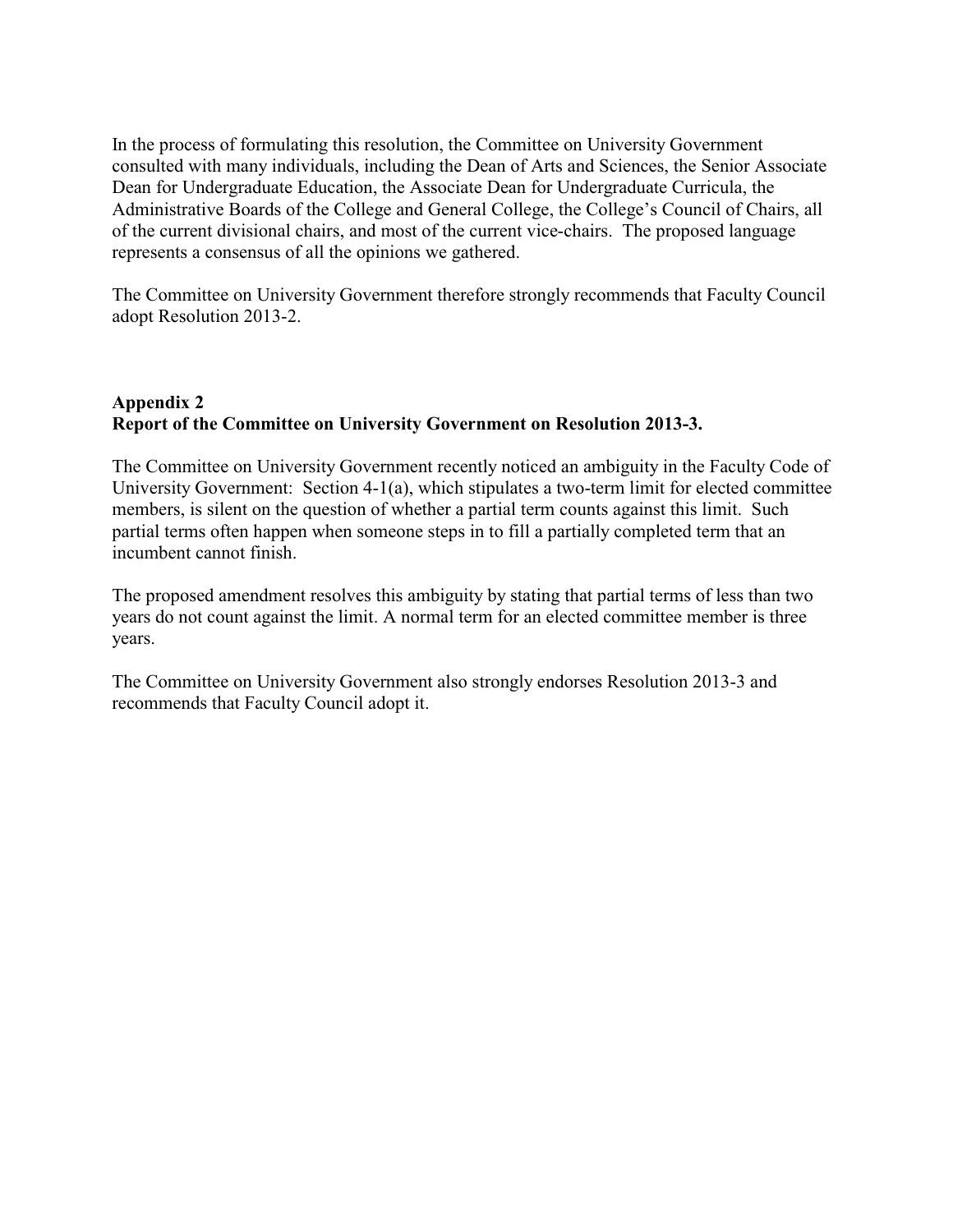**Resolution 2013-2. On Amending the Faculty Code of University Government to Change the Functions of Divisions and Divisional Officers in the College of Arts and Sciences, and to Update the Composition of the Divisions.**

The General Faculty enacts that:

**Section 1.** Article 8 of the Faculty Code of University Government is amended as follows (deletions are crossed out, additions are underlined):

## *§ 8-1. Divisions of the College of Arts and Sciences.*

(a) The College of Arts and Sciences is organized into the Divisions of Fine Arts, Humanities, Natural Sciences and Mathematics, and Social Sciences. These Divisions comprise the departments and curricula listed below:

1. *Fine Arts*: Art<sub>;</sub>; Dramatic Art<sub>;</sub>; and Music;.

2. *Humanities*: American Studies,; Classics,; Communication Studies,; English and Comparative Literature;; Germanic and Slavic Languages and Literatures;; Linguistics;; Philosophy; Religious Studies; Romance Languages and Literatures; and Women's and Gender Studies.

3. *Natural Sciences and Mathematics*: Applied and MaterialsPhysical Sciences,; Biology,; Biomedical Engineering; Chemistry,; Computer Science,; Environment and Ecology; Exercise and Sport Science;; Geological Sciences;; Marine Sciences;; Mathematics;; Physics and Astronomy; Psychology; and Statistics and Operations Research; and.

4. *Social Sciences*: Aerospace Studies;; African, and Afro-AmericanAfrican-American, and Diaspora Studies;; Anthropology;; Archaeology; Asian Studies;; City and Regional Planning,; Contemporary European Studies; Economics,; Geography,; History,; Global Studies; Latin American Studies; Military Science,; Naval Science; Peace, War, and Defense; Political Science; Public Policy;; and Sociology.

(b) The secretary of the faculty assigns to the appropriate division any department or curriculum not specified above in subsection (a).

(c) The Committee on University Government, with the approval of the chancellor, may adjust the assignment of departments and other units in subsection (a) whenever required by changes in the organization of the College.

(b) Members of departmental faculties have voting privileges in only one division, but may have advisory privileges in other divisions in which their departments have special interests. Thus, those from Art, Dramatic Art, History, and Music have advisory privileges in the Humanities; those from Philosophy in the Natural Sciences and Mathematics and Social Sciences; and those from Psychology in the Social Sciences.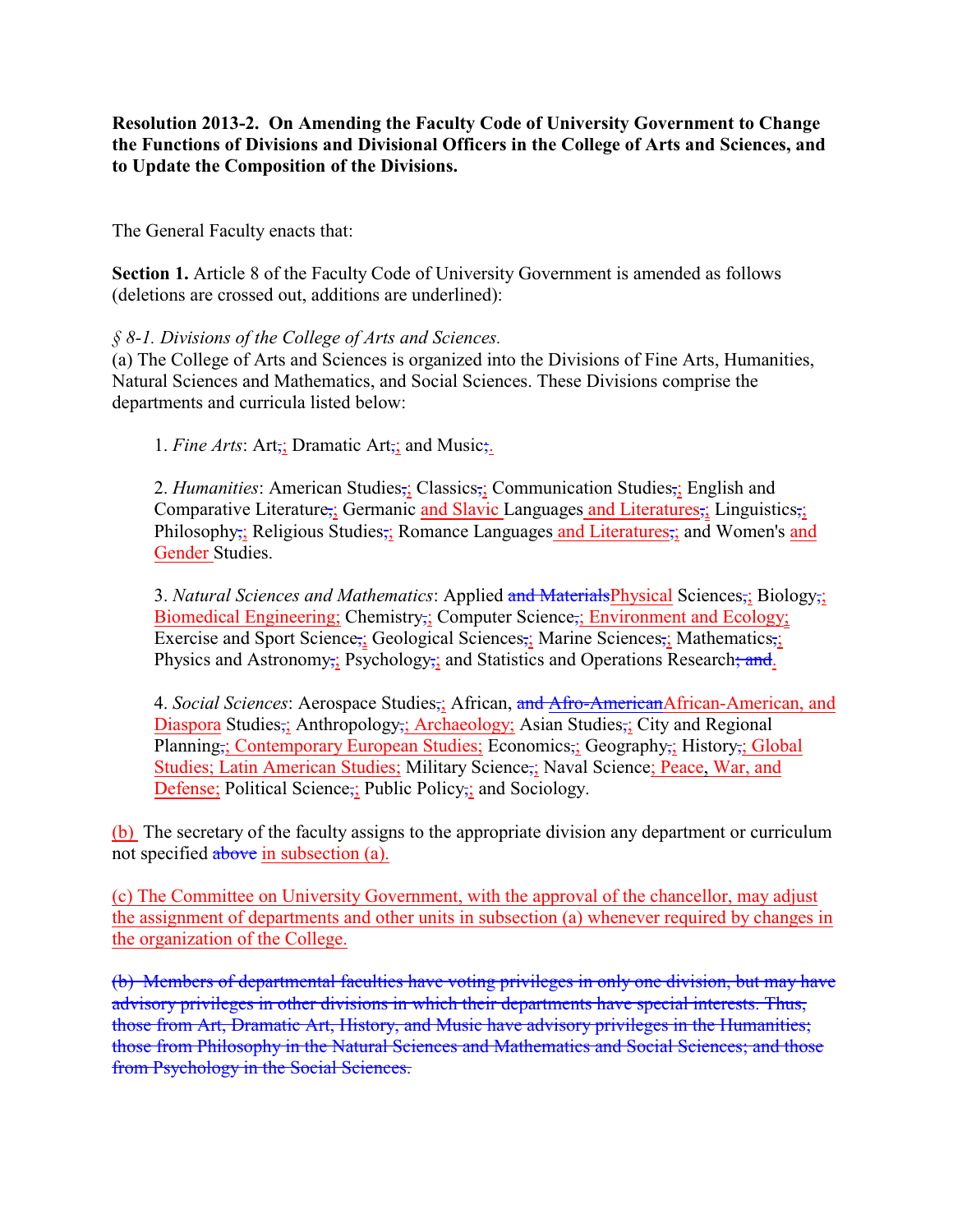(c) Faculty members who have no departmental affiliation have voting privileges in the division to which they have been assigned by the secretary of the faculty.

(d) For the purposes of elections stipulated in  $\S$  8-3, members of departmental faculties have voting privileges only in the division of their primary appointment. Faculty members who have no departmental affiliation have electoral voting privileges in the division to which they are assigned by the secretary of the faculty.

(e) For the purposes of  $\S$  8-4, members of the voting faculty with multiple appointments may participate in more than one divisional faculty, in accordance with their appointments.

**§ 8-2. Faculty of the College of Arts and Sciences.** All members of the General Faculty holding primary appointments in departments and curricula within the College of Arts and Sciences are members of the Arts and Sciences Faculty.

# **§ 8-3. Arts and Sciences Advisory Committee.**

(a) The Arts and Sciences Advisory Committee consists of the chairs four members of the Arts and Sciences Faculty holding the rank of professor, one elected by each of the divisions specified in  $\S 8-1$ , above. from among its members. The term is three years, and members may not be elected to more than two consecutive terms. Sitting department chairs may not serve on this committee. The dean of the College of Arts and Sciences consults the committee on:

1. Appointments, reappointments, and promotions that have the effect of conferring permanent tenure;

2. Promotions to a higher rank of persons holding permanent tenure at the rank of associate professor or assistant professor; and

3. Appointments to distinguished professorships.

(b) Interim vacancies are filled by the secretary of the faculty from the list of those voted on in the two most recent elections in the order of the highest number of votes received unless all such persons decline appointment or are ineligible, or there is an insufficient number, in which case the vacancy is filled by the secretary in consultation with the chairs of the units that comprise the division.

# **§ 8-4. Divisional faculties.**

(a) The faculty of each Arts and Sciences Division is composed of the voting faculty members of its component departments and curricula. Each Division has a chair and such other officers as its by-laws specify. The chair and other officers are elected by members of the voting faculty holding primary appointments in departments and curricula assigned to the Division. Each Division, in consultation with the dean of the College of Arts and Sciences, adopts appropriate rules and regulations governing its functions and procedures, including procedures for electing its officers.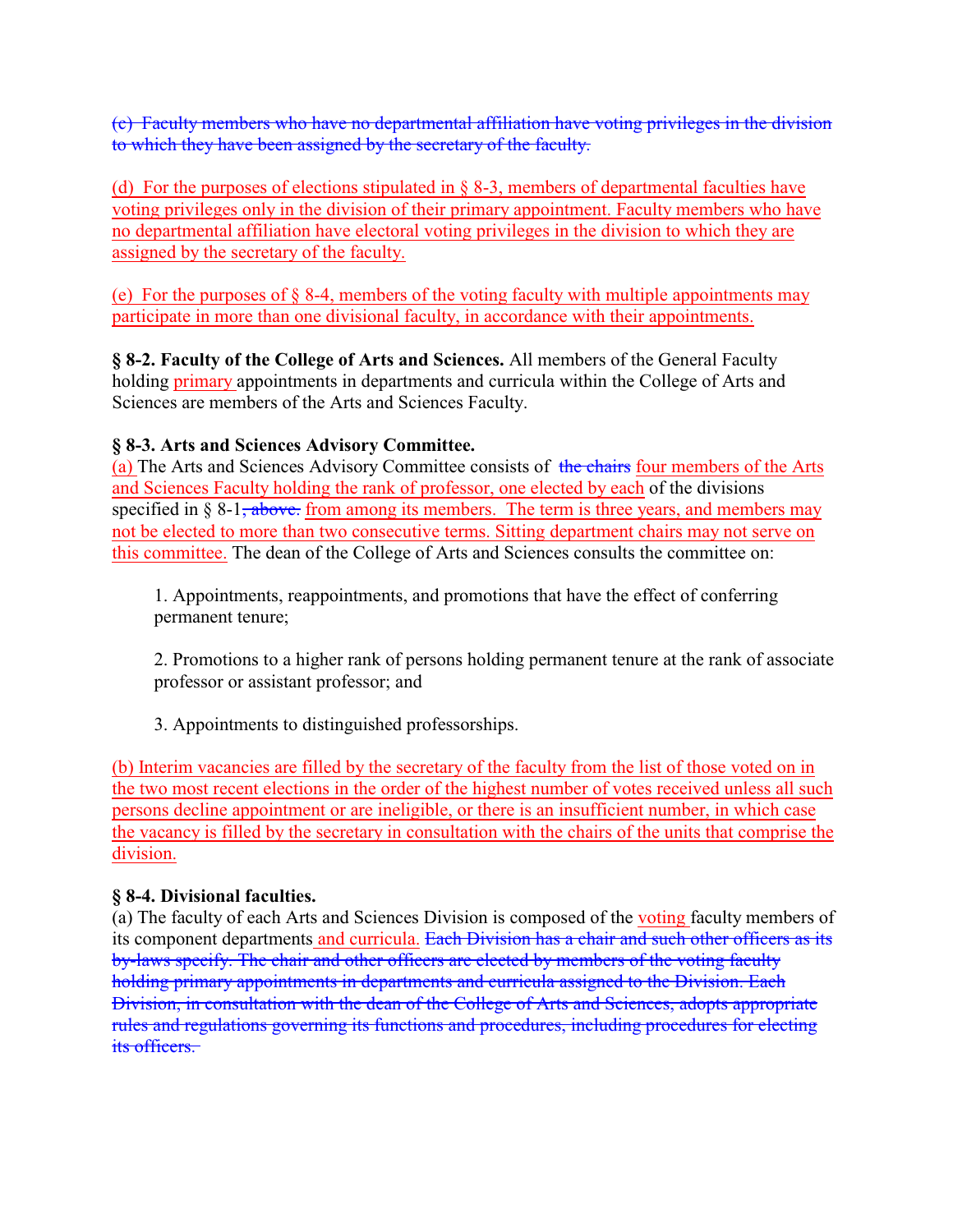(b) Each division, in cooperation with the dean of the College of Arts and Sciences, concerns itself with the instructional programs of the units within its division.

(b) A meeting of any divisional faculty to discuss matters pertaining to the division may be called by the dean of the College of Arts and Sciences, and must be called upon the written request of ten percent of the divisional faculty or three department or curriculum chairs in that division, except for the Division of Fine Arts, in which a written request from only two chairs is required. The division's representative on the Arts and Sciences Advisory Committee serves as the presiding officer; in the absence of this representative, a presiding officer is chosen by the dean.

(c) A quorum is conclusively presumed at any meeting of a divisional faculty called on at least ten days' written notice. Otherwise, the presence of 20% of the division's voting members is necessary for a quorum.

(d) The dean of the College of Arts and Sciences shall insure that each divisional faculty is represented on the Administrative Boards of the College and General College, and on any other standing committees that deal with the instructional programs of the College or General College.

**Section 2.** The bylaws of the Division of Fine Arts, the Division of Humanities, the Division of the Basic and Applied Natural Sciences, and the Division of the Social Sciences, as constituted under the prior provisions of Article 8, are hereby suspended. Nothing in this resolution prevents the College divisions from creating new bylaws in the future, should the need arise.